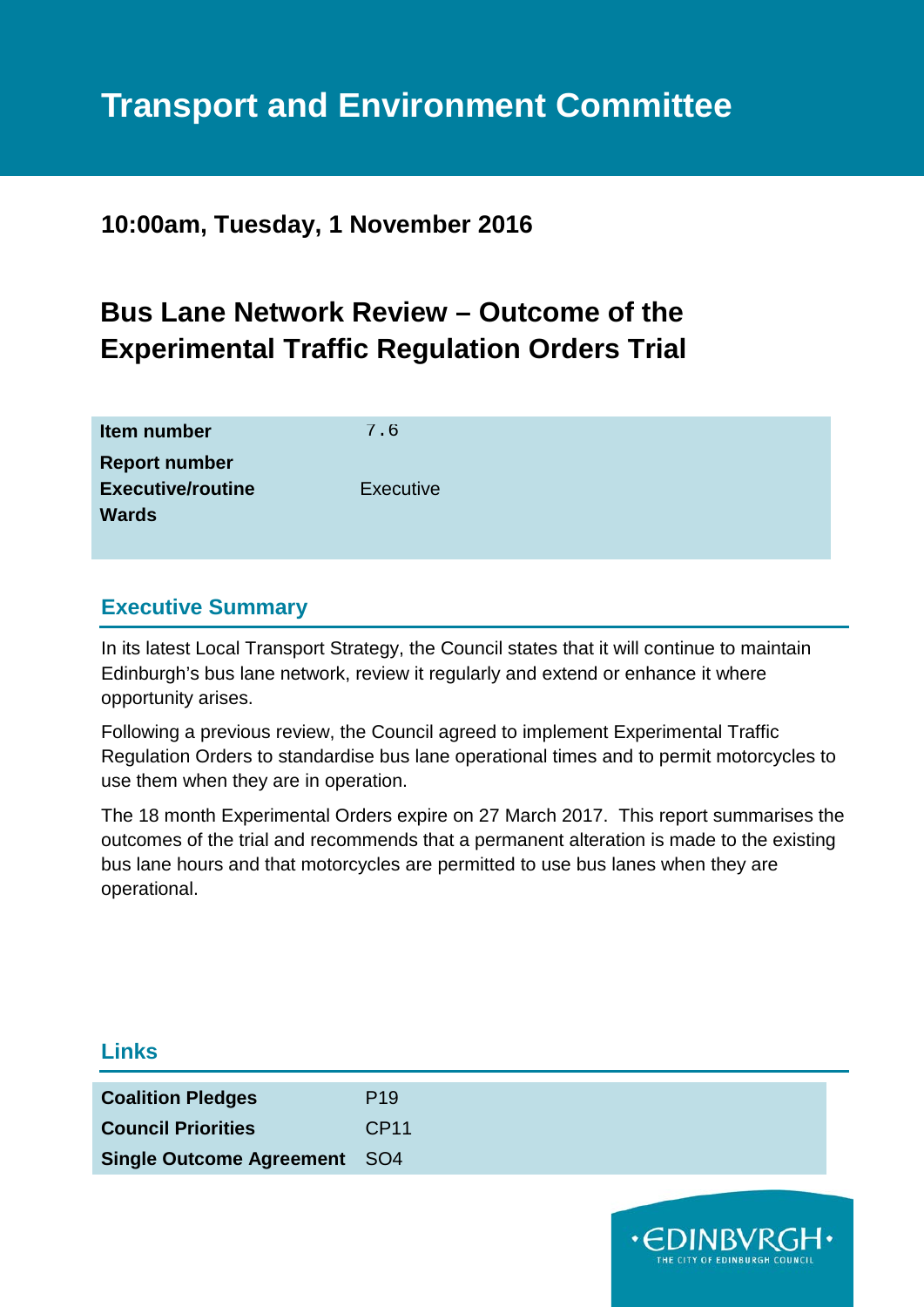# **Report**

## **Bus Lane Network Review – Results of Experimental Traffic Regulation Trial**

## **1. Recommendations**

- 1.1 It is recommended that Committee:
	- 1.1.1 notes the findings of the surveys carried out to evaluate the Experimental Traffic Regulation Order which has converted all day bus lanes to peak hour operation only;
	- 1.1.2 approves the promotion of a Traffic Regulation Order to make the permanent alteration to the operating times of the all day bus lanes, converting them to peak hour and to permit motorcycles to use with flow bus lanes during operational hours; and
	- 1.1.3 notes that the extent of the bus lane network and the hours of operations will continue to be reviewed and requests for amendment, particularly from bus operators and cycling groups, will be reported back to Committee in the future; and
	- 1.1.4 notes that investigations will be undertaken on the feasibility of providing cycle facilities within existing bus lanes.

## **2. Background**

- 2.1 A report to Committee on 26 August 2014 summarised the Council's review of bus lane operational hours and the classes of permitted vehicles.
- 2.2 On 2 June 2015, Committee gave approval to make two Experimental Traffic Regulation Orders to convert all day bus lanes to peak hour operation only and to permit motor cycles to use with-flow bus lanes during their operational hours.
- 2.3 This Committee also noted that the results of the trial of these Experimental Traffic Regulation Orders would be reported in autumn 2016, with a view to making a permanent change to the substantive Traffic Regulation Order, to be implemented after the experimental orders have expired.
- 2.4 The list of roads affected by these two experimental orders is included in Appendix 1.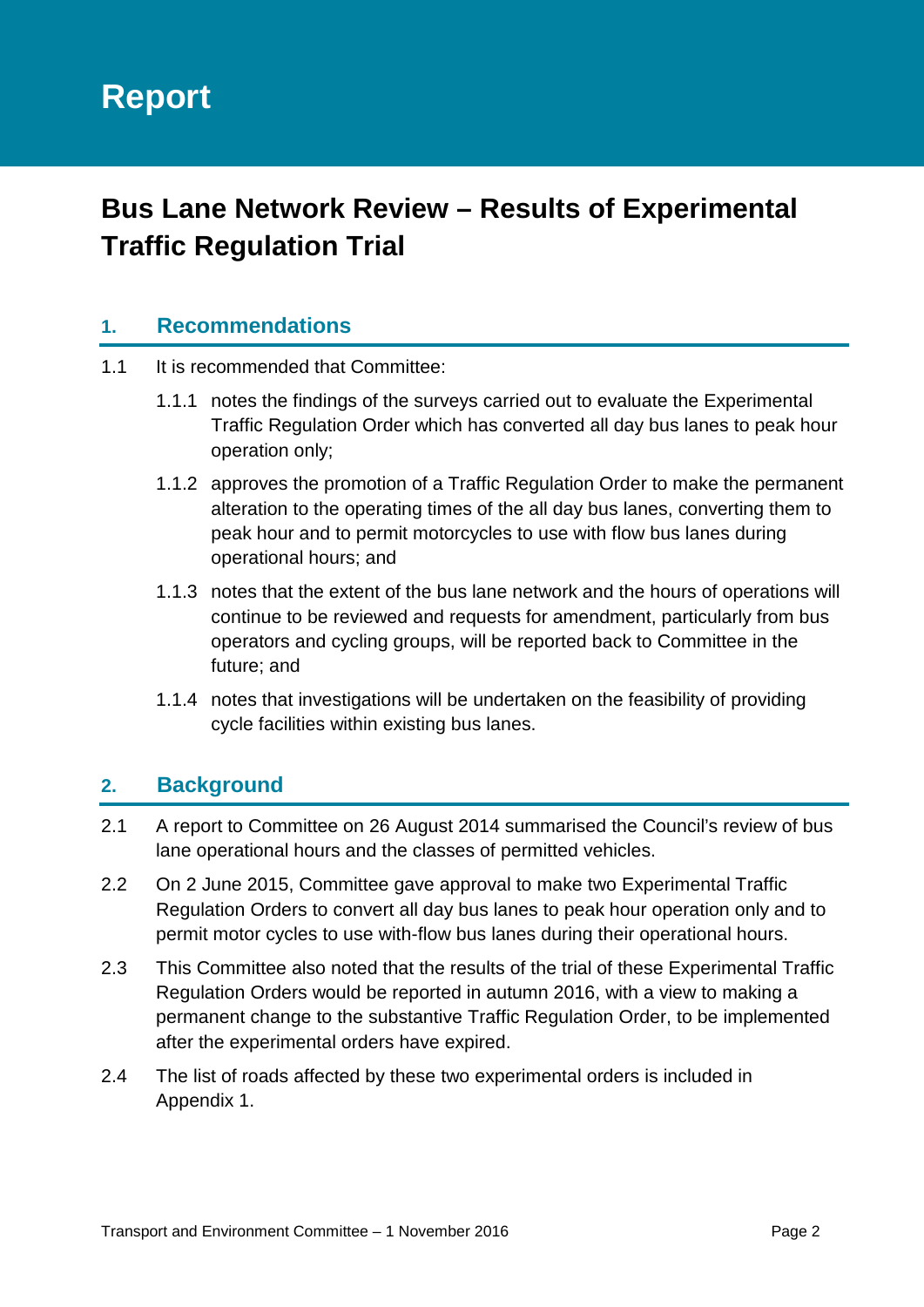## **3. Main report**

- 3.1 As the bus lane network has been developed in Edinburgh, three operational control times have been used. All day Monday to Saturday, peak time weekdays and 24 hours seven days a week.
- 3.2 Following the introduction of decriminalised bus lane camera enforcement in Edinburgh in 2012, feedback received by the Council was that there was confusion over the different operating times of bus lanes across the city.
- 3.3 A decision was taken to undertake a review of the city's bus lane network, which would include both the operating times of the lanes and the classes of vehicles that are permitted to use them during operating hours.
- 3.4 The results of this review were reported to Committee on 26 August 2014. A decision was taken to start the statutory procedures for experimental traffic regulation orders standardising bus lane operating hours, by changing all day bus lanes to peak hour operation. It was also agreed, on a trial basis, that motorcycles be permitted to use with-flow bus lanes.
- 3.5 On 2 June 2015, The Transport and Environment Committee set aside the objections to these Experimental Orders and approved their implementation. Committee noted that the before and after monitoring of these Experimental Orders would be reported to Committee in autumn 2016.
- 3.6 These Experimental Orders were implemented on street in October 2015 and expire in March 2017.
- 3.7 To measure the effects of these Experimental Orders, before and after data has been collected which includes qualitative data from user group opinion surveys. The results of the analysis of this data are outlined below.

## **Before and After Survey Results**

## **Bus Journey Times**

3.8 Lothian Buses have collected and analysed bus journey times for this study and have provided the following statement for inclusion in this report:

"Lothian Buses has compared the bus transit times along a range of bus lane corridors during a six week period in 2014 and the same period in 2015. The range of corridors included some which were already peak only but the majority changed to peak in 2015. The analysis did not show a conclusive effect on transit times but did show a consistent marginal increase.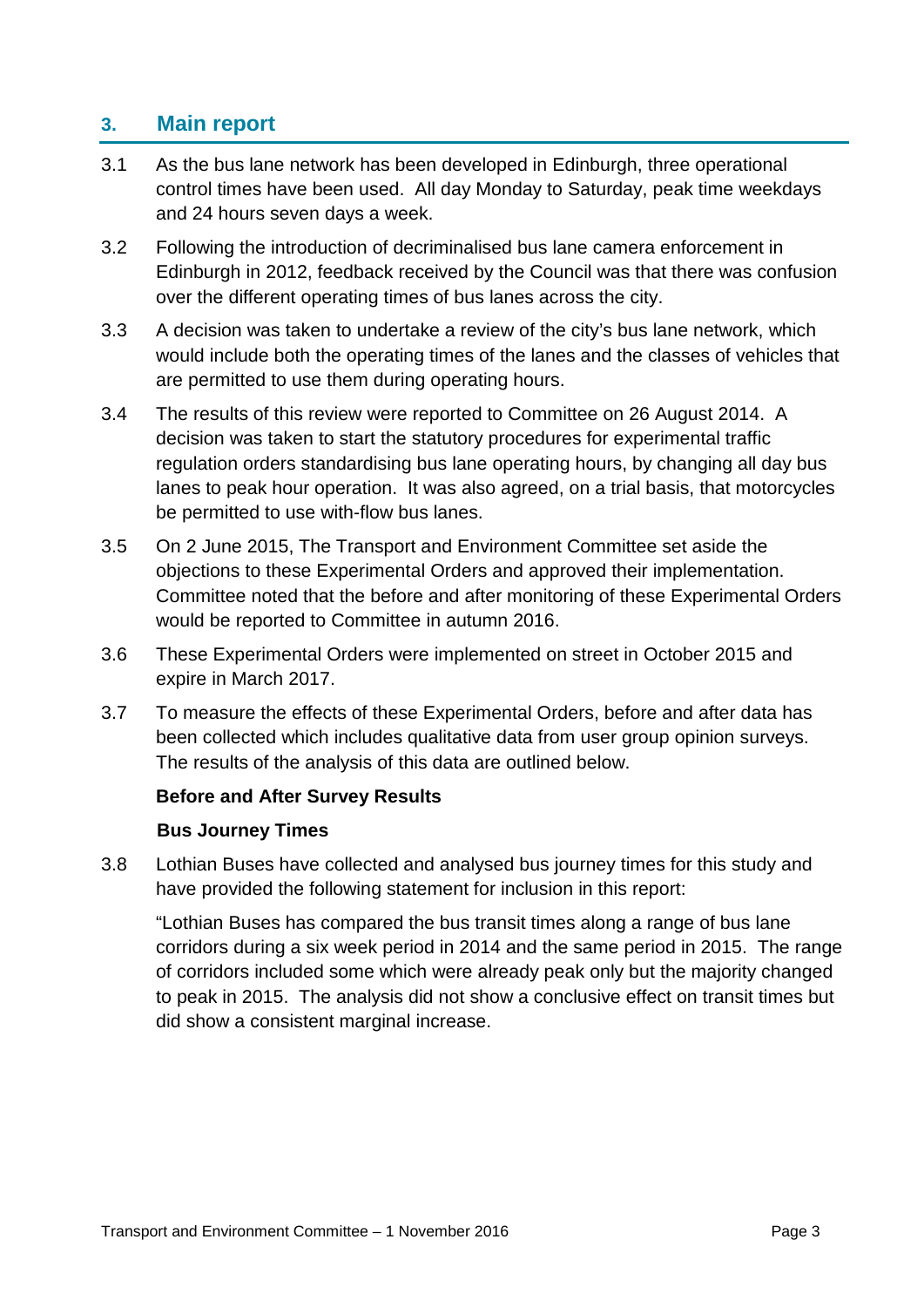There are many factors which contribute to increased bus journey times but traffic congestion is a significant one. Bus lanes are an effective mitigation measure for congestion and as such their provision is important in encouraging modal shift to public transport. The bus lane network needs to be regularly reviewed to identify new locations as well as identifying redundant lanes. For bus lanes to be effective they need to be kept clear during their hours of operation; this requires enforcement of parking and loading restrictions which are frequently ignored particularly in the vicinity of hotels and urban supermarkets."

#### **Motorcycles**

- 3.9 Video surveys were conducted on 14 peak hour bus lanes to record overtaking and conflicts between cyclists and motorcyclists. From the data collected there were very few occasions where motorcyclists were recorded overtaking cyclists. The only recorded interaction between cyclists and motorcyclists was on Slateford Road at the Caledonian Brewery and this was because of cars parked within the lane.
- 3.10 Allowing motorcyclists to use bus lanes did not lead to any recorded incidents during the trial. Permitting this class of vehicle to use this lane will improve safety for motorcycles using these corridors.

## **Traffic Volumes and Speeds**

3.11 Speed and volume data was also collected for the survey sites. Analysis of this data was inconclusive with volumes and speeds increasing at some sites whilst reducing at others.

#### **Collision Data**

3.12 The City of Edinburgh Council maintains a database of validated personal injury accidents which are collected and vetted by Police Scotland. There is a time lag between the data being collected and supplied to this Council. The records on the Council database are currently up to the end of February 2016 and it is considered that there is not a sufficient enough after period for a meaningful comparison.

## **Attitudinal Surveys**

- 3.13 Face to face interviews were conducted between 29 July and 16 August 2016 on streets where the bus lane had been amended by the Experimental Traffic Regulation Orders. The target groups were pedestrians over 65, pedestrians with young children (under 12) and people cycling. Interviews were conducted at varying times of day and week to ensure a cross section of interviewees. A total of 795 interviews were carried out.
- 3.14 Analysis of this survey suggests that there is a perception amongst a significant part of the group that traffic conditions have worsened in the past year. However, it is encouraging to note that the majority feel there is no change.
- 3.15 To analyse this further, the perception of cars and vans in bus lanes, the perception of vehicle speed, the perception of the safety of the street and the perception that the street is less safe for walking or cycling have been cross tabulated against the question of when bus lanes should operate in Edinburgh on week days.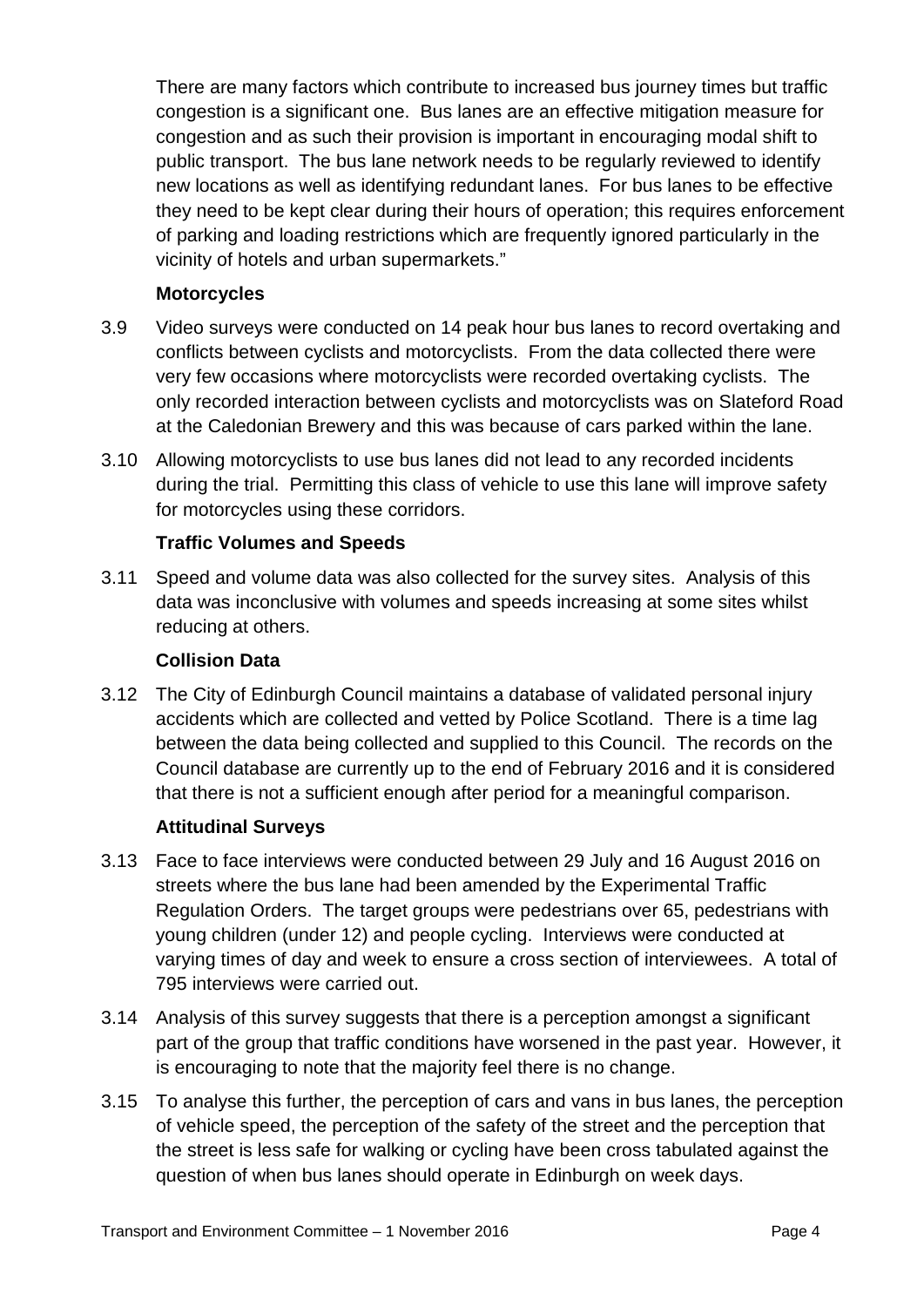- 3.16 A majority of respondents (53.1%) prefer week day peak time bus lanes. When cross tabulated against the perception of an increase in cars and vans, of the people who consider volume has increased, 54.4% of these stated a preference for peak time lanes. Where it was considered that there was no change in volume, 52.5% preferred peak time lanes. This would suggest that perception of more cars and vans does not appear to influence the preferred bus lane operational time.
- 3.17 When analysed against a perceived increase of speed in bus lanes, support for 24 hour lanes increase to 33.9% and the preference for peak hour lanes drops to 44.4%. Where it is considered that speeds have not changed, 21% support 24 hour lanes and 59.3% prefer peak time lanes. The stated preference for hours of operation does appear to change with perceived speed. However, speeding could be targeted separately by other interventions such as reduced speed limits.
- 3.18 When asked if there is a perceived change in the safety of the street, for those who felt conditions were safer, 44.3% prefer peak time lanes. Where it was considered there was no change, 57.7% opted for peak hour lanes reducing to 43.5% when it was considered to be less safe.
- 3.19 Respondents were also asked on their views about the change in the street whilst walking or cycling and 46.1% who considered conditions had improved supported peak time lanes. For those who felt there was no change, 57.6% supported peak hour operation and for those who thought conditions had deteriorated, 40.8% supported peak hour lanes.
- 3.20 When asked if bus lanes should operate at the weekend, 63% considered that they should operate at the weekend.
- 3.21 The results of this survey have been shared with Spokes and Living Streets. A copy of their responses has been included in Appendix 2.

## **Air Quality Analysis**

- 3.22 Concentrations of pollutants in the atmosphere vary from year to year and it is difficult to make a direct comparison. This is largely due to weather effects, which can differ each year and vary from month to month. Therefore, short term monitoring studies are unlikely to produce robust air quality data. To assess changes in air quality, data trends should be monitored over a minimum period of six years.
- 3.23 The Emissions Factor Toolkit (EFT) is used for air quality modelling and assessment studies which assists local authorities in their duties under the Environment Act 1995. The Toolkit provides emission outputs of nitrogen oxides (NOx) and particles  $(PM_{10})$  for different vehicle types for specific years and road types. Emission outputs are a function of vehicle composition, volume and speed and are expressed as grams per kilometre or grams per kilometre per second. These cannot be compared with units for air quality standards which, are concentrations in ambient air, however when assessing a before and after scenario an 'emission' change can be used as an indicator.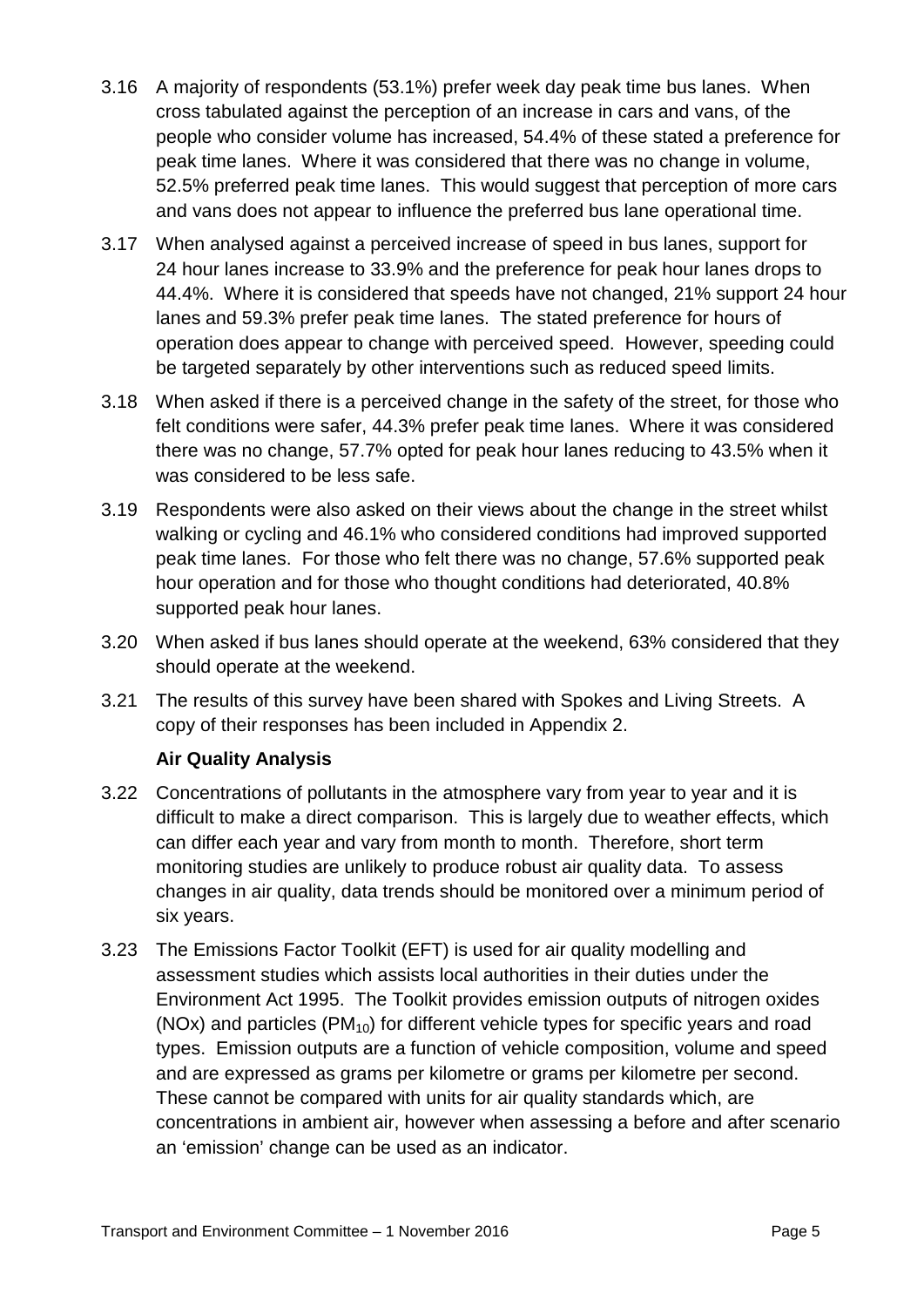3.24 The EFT assessment using the traffic data collected indicates that there is no significant increase in emissions post study at the majority of the sites. However, it should be noted that the study is only indicative and it will be influenced on how HDVs (buses and heavy goods vehicles) were categorised in the pre and post traffic surveys.

## **Parking in bus lanes**

- 3.25 Before and after data was collected for bus lane parking and this was reviewed using four criteria:
	- Are more people parking during the day?
	- Are more people parking for longer?
	- Is there more incorrect parking during the day?
	- Is there more incorrect parking during peak hour?
- 3.26 The conclusion of the analysis of this data is that it is not clear from the survey results whether the changes to the bus lane operating times have resulted in any changes to parking patterns on the streets concerned.

## **Impact on cycling**

- 3.27 A consideration of the before and after data collected was to monitor the impact on cyclists. In particular, the videoing of potential conflicts between cyclists and motorcyclists, volume and speed surveys, parking in bus lanes and face to face interviews with cyclists.
- 3.28 The comparison of before and after data did not identify any significant issues for cyclists during the trial period.
- 3.29 The provision of improved cycle infrastructure within bus lanes will be investigated in addition to ongoing city wide cycle infrastructure improvement schemes.
- 3.30 Calder Road is an example of a road that warrants consideration of amended bus lane operational hours. It provides a cycle link to destinations including Napier and Heriot Watt Universities. However, it is a dual carriageway with a 40mph speed limit. 24 hour bus lanes could encourage greater cycle use in this area and will be given consideration.

## **4. Measures of success**

- 4.1 Comparison of the before and after data has not identified any significant issues with the experiment to standardise bus lane times and to permit motorcycles to use with-flow bus lanes.
- 4.2 Retaining the peak hour operational hours introduces a single operational category for approximately 90% of the city's bus lane network. This should reduce driver's confusion with operating hours and reduce the need for any enhanced bus lane signage.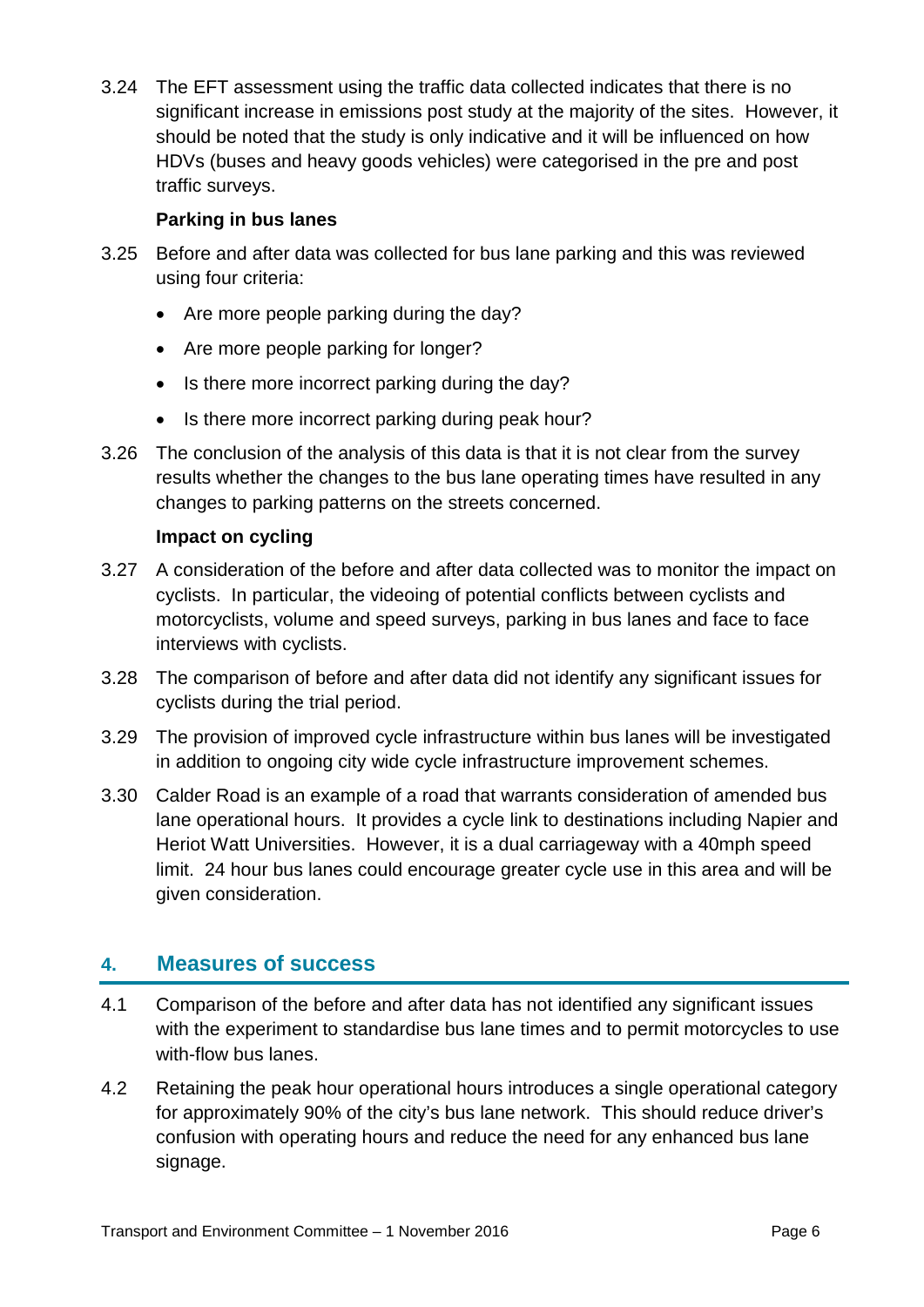## **5. Financial impact**

- 5.1 The cost to make the Experimental Traffic Regulation Orders permanent is estimated to be £5,000. This will be funded from the current bus lane Penalty Charges Notices' revenue.
- 5.2 The existing signage would be retained so no additional money would be required to make the orders permanent.

## **6. Risk, policy, compliance and governance impact**

- 6.1 The recommendations in this report do not impact on any existing policies of the Council.
- 6.2 There are not expected to be any health and safety, governance or compliance implications, arising from the proposals set out in this report.

## **7. Equalities impact**

7.1 The bus lane proposals will affect cyclists, by reducing the amenity provided by bus lanes. Spokes will be consulted, regarding any proposal to permanently make all-day bus lanes into peak period lanes.

## **8. Sustainability impact**

- 8.1 The impacts of this report, in relation to the three elements of the Climate Change (Scotland) Act 2009 Public Bodies Duties, have been considered and the outcomes are summarised below:
- 8.2 Relevant Council sustainable development policies have been taken into account.
- 8.3 The proposals in this report will:
	- reduce carbon emissions as the adjustment/removal of ineffective bus lanes, will improve traffic flow, reduce congestion and carbon emissions thus making a contribution to better air quality in the city; and
	- help to achieve a sustainable Edinburgh because an improved transport system, based on sustainable alternative to the car, will reduce congestion and enable everyone to have the best possible access to jobs and essential services.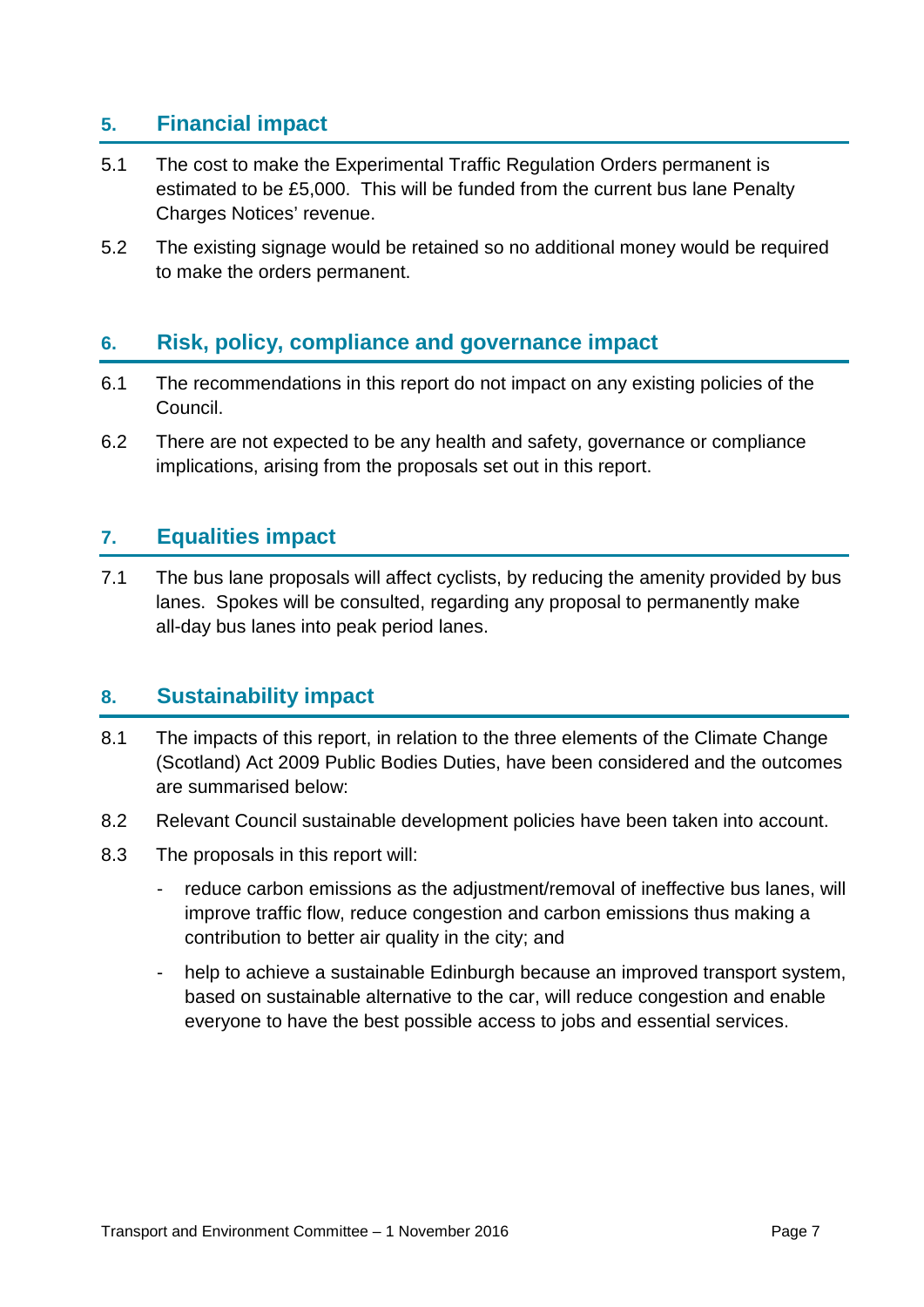## **9. Consultation and engagement**

9.1 As part of the statutory process required to make these orders permanent, they will be formally advertised, to allow any interested party to comment or object to the proposals. The relevant Neighbourhood Partnerships, will also be consulted.

## **10. Background reading/external references**

- 10.1 Transport and Environment Committee (2 June 2015) Bus Lane Network Review – Objections to the Experimental Traffic Regulation Orders.
- 10.2 Transport and Environment Committee (26 August 2014) Bus Lane Network Review.
- 10.3 Transport and Environment Committee (4 June 2013) Bus Lane Camera Enforcement Expansion and Bus Lane Network Review.

#### **Paul Lawrence**

#### Executive Director Place

Andrew Renwick, Senior Transport Team Leader, Public Transport

E-mail: [andrew.renwick@edinburgh.gov.uk](mailto:andrew.renwick@edinburgh.gov.uk) | Tel: 0131 338 5842

## **11. Links**

| <b>Coalition Pledges</b>                  | P19 – Keep Lothian Buses in public hands and encourage the<br>improvement of routes and times. |
|-------------------------------------------|------------------------------------------------------------------------------------------------|
| <b>Council Priorities</b>                 | CP11 - An accessible connected city.                                                           |
| <b>Single Outcome</b><br><b>Agreement</b> | SO4 - Edinburgh's communities are safer and have improved<br>physical and social fabric.       |
| <b>Appendices</b>                         | Appendix 1 – Lists of Roads Affected                                                           |
|                                           | Appendix 2 - Bus Lane Questionnaire Results                                                    |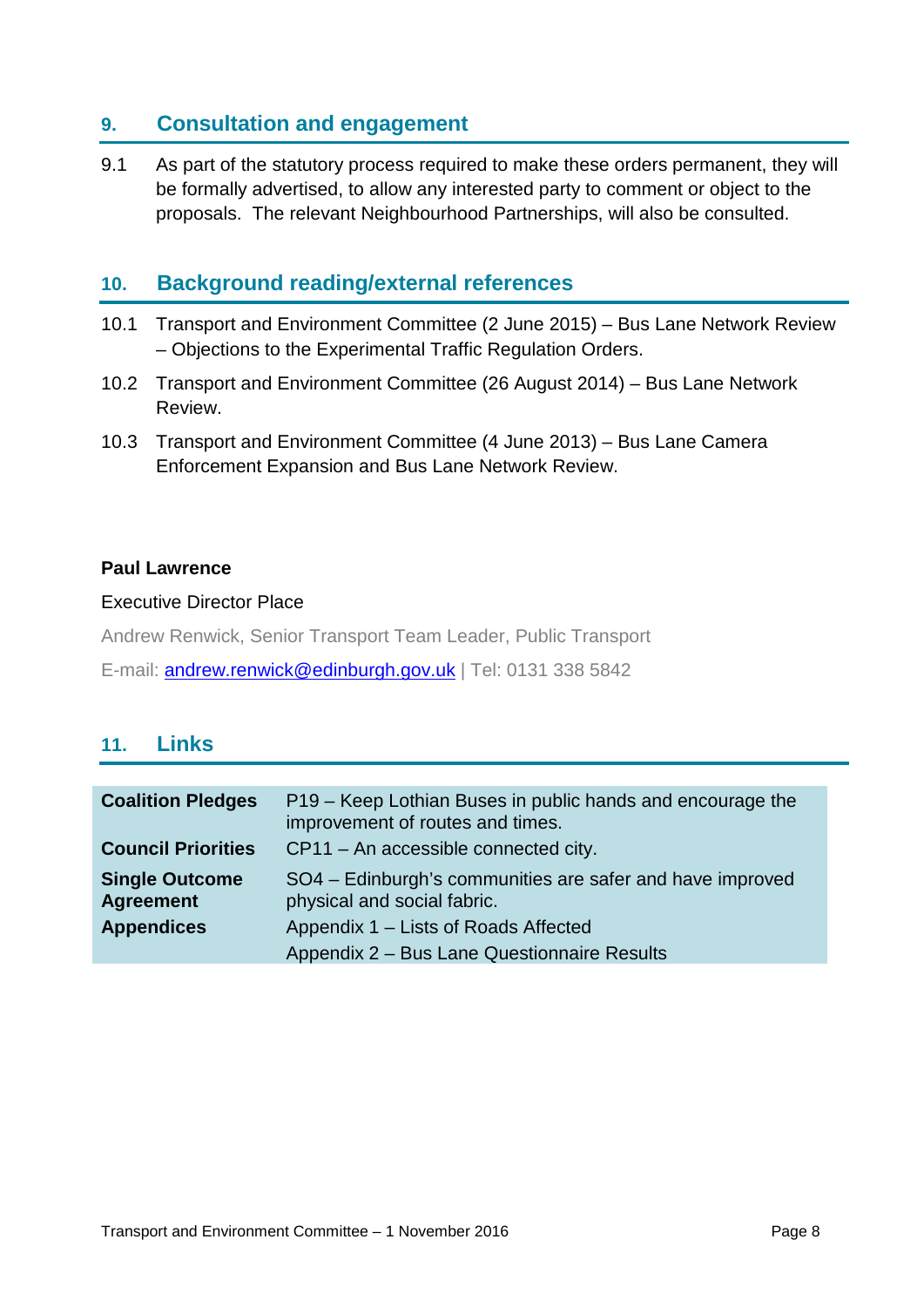#### **Appendix 1 – List of roads affected**

Roads where it is proposed that the permanent TRO is amended to allow use by motorcycles:-

| A1, southbound slip           | Haymarket Terrace,           |
|-------------------------------|------------------------------|
| road (at Fort Kinnaird),      | Hillhouse Road,              |
| Balgreen Road,                | Howdenhall Road,             |
| Bankhead Drive,               | Inverleith Row,              |
| Barnton Junction,             | Lanark Road,                 |
| Broomhouse Drive,             | Leith Street,                |
| Bruntsfield Place,            | Leith Walk,                  |
| Burdiehouse Road,             | Leven Street,                |
| Calder Road,                  | Liberton Brae,               |
| Clerk Street,                 | Liberton Gardens,            |
| Comiston Road,                | Liberton Road,               |
| Commercial Street,            | Lindsay Road,                |
| Corstorphine Road,            | London Road,                 |
| Craigmillar Park,             | Lothian Road,                |
| Dalkeith Road,                | Lothian Street,              |
| Dalry Road,                   | Mayfield Gardens,            |
| Drum Brae South,              | Melville Drive,              |
| Duddingston Park,             | Milton Road,                 |
| <b>Duddingston Park</b>       | Milton Road East,            |
| South,                        | Milton Road West,            |
| East Preston Street,          | Minto Street,                |
| Earl Grey Street,             | Morningside Road,            |
| Ferniehill Drive,             | Newington Road,              |
| George IV Bridge,             | Nicolson Street,             |
| Gilmerton Road,               | North Bridge,                |
| Glasgow Road,                 | <b>North Junction Street</b> |
| Gorgie Road,                  | Old Dalkeith Road,           |
| <b>Great Junction Street,</b> | Peffermill Road,             |

use Road. enhall Road. eith Row, k Road, Street. Walk. Street. on Brae. on Gardens, on Road, av Road, <sub>n</sub> Road, ın Road. **n** Street. eld Gardens, le Drive, Road, Road East, Road West, Street. ngside Road, ngton Road, on Street. Bridge, Junction Street. alkeith Road, mill Road,

Portobello High Street, Portobello Road, Potterrow, Princes Street, Queen Street, Queensferry Road, Roseburn Terrace, Slateford Road, South Bridge, St Andrew Square, St John's Road, St Patrick Square, St Patrick Street, Stenhouse Drive, Stenhouse Road, Stevenson Drive, Stevenson Road, South Clerk Street, South Gyle Access, South Gyle Broadway, Straiton Road, Telford Road, West Approach Road, West Coates, Willowbrae Road, York Place.

Roads where it is proposed that bus lanes are amended to peak hour operation, Monday to Friday:-

| A1, southbound slip       | Gor  |
|---------------------------|------|
| road (at Fort Kinnaird),  | Gre  |
| Balgreen Road,            | Lan  |
| Bankhead Drive,           | Leit |
| Broomhouse Drive,         | Leit |
| <b>Bruntsfield Place,</b> | Lev  |
| Calder Road,              | Lino |
| <b>Commercial Street,</b> | Lotl |
| Dalry Road,               | Nor  |
| Earl Grey Street,         | Prir |
|                           |      |

gie Road, at Junction Street ark Road, h Street. th Walk. en Street. dsav Road. hian Road, th Junction Street nces Street.

Queen Street Slateford Road, St Andrew Square, Stenhouse Drive, Stenhouse Road, Stevenson Drive, Stevenson Road, South Gyle Access, South Gyle Broadway, West Approach Road, York Place.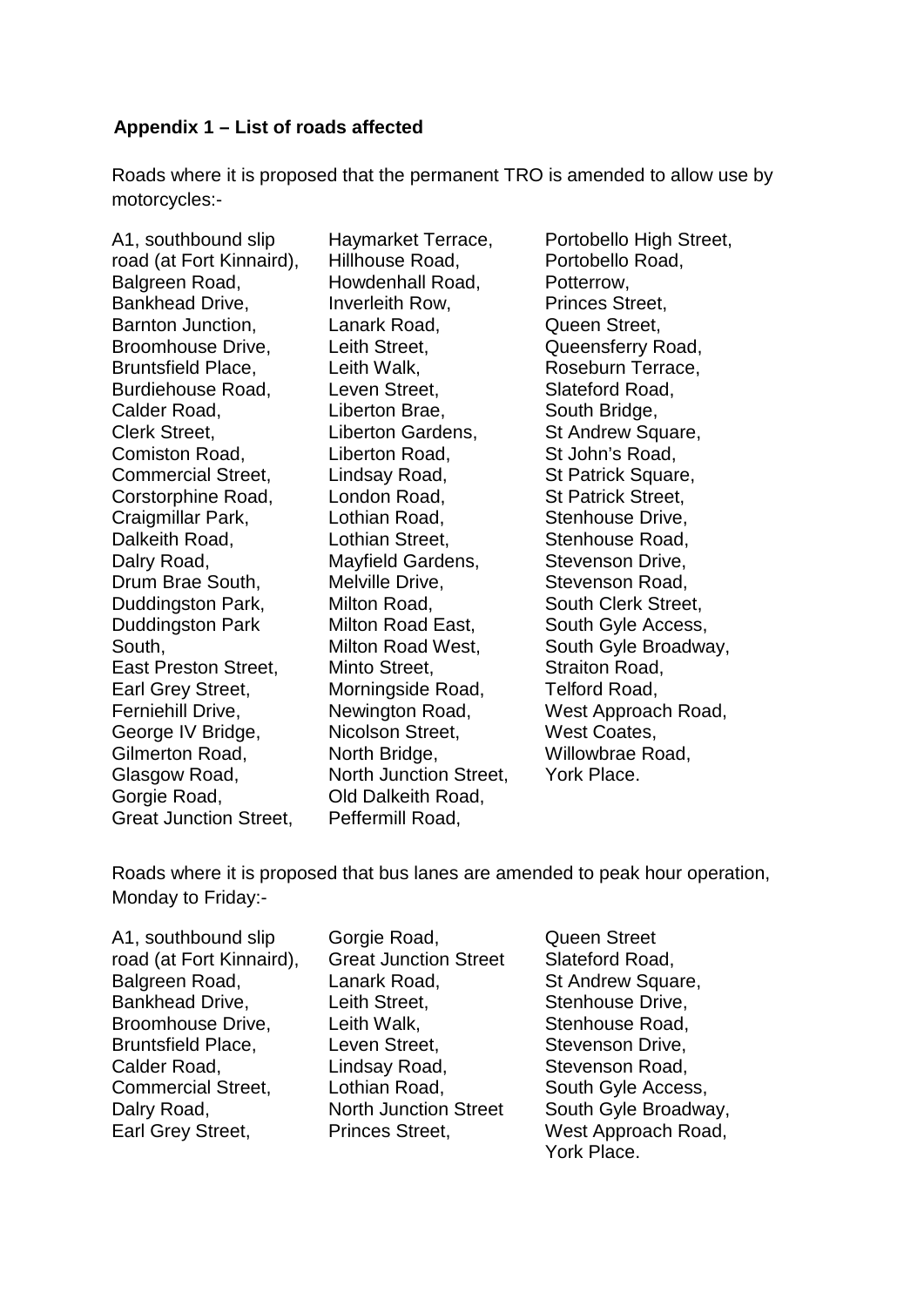#### **Comments received from Spokes 9 September 2016**

#### **CEC SURVEY OF ROADS WITH REDUCED BUS-LANE HOURS**

#### **BRIEF COMMENTS ON SURVEY RESULTS**

**A. Public perception is that traffic conditions are worse than a year ago. In nearly all the following questions 20%-40% of respondents felt conditions were now worse against 3%-10% who felt they were better.**

3e speeding in bus lane [making it harder to cross, 4a]

3f parking in bus lane

4 crossing the street [won't be helped by 3f]

5 journeys take longer

10 feels less safe to cyclists [too much traffic top reason, speeding  $2<sup>nd</sup>$  reason, 11]

12 street is worse to walk or cycle [too much traffic top reason, speeding  $2<sup>nd</sup>$  reason, 13]

#### **B. Awareness of bus-lane time changes**

14 Majority unaware of the change of timings, so it would appear that views on road conditions (above) were probably due mainly to actual experience rather than to what they thought changing the bus lane times might do.

#### **C. Views on hours of operation**

15 45% would like to see longer hours, including 26% who would like to see full-time operation. Only just over half wanted the restricted times. However, this is a fairly close result and should not outweigh all the other factors, including the above perceived worsening road conditions for walking and cycling, and all the points in our original submission.

#### **D. Weekend operation**

16 A 63%-37% result is pretty convincing, and supports the arguments in our original submission. If the aim is also to reduce driver confusion, then 7-day operation is by far the clearest of all options. As regards Sundays in particular, the Council's decision to introduce Sunday parking restrictions indicates that the Council is already well aware that traffic conditions are far from ideal on Sundays. Bringing in bus lane operation would be a significant boon, and would also be assisted by the new parking restrictions.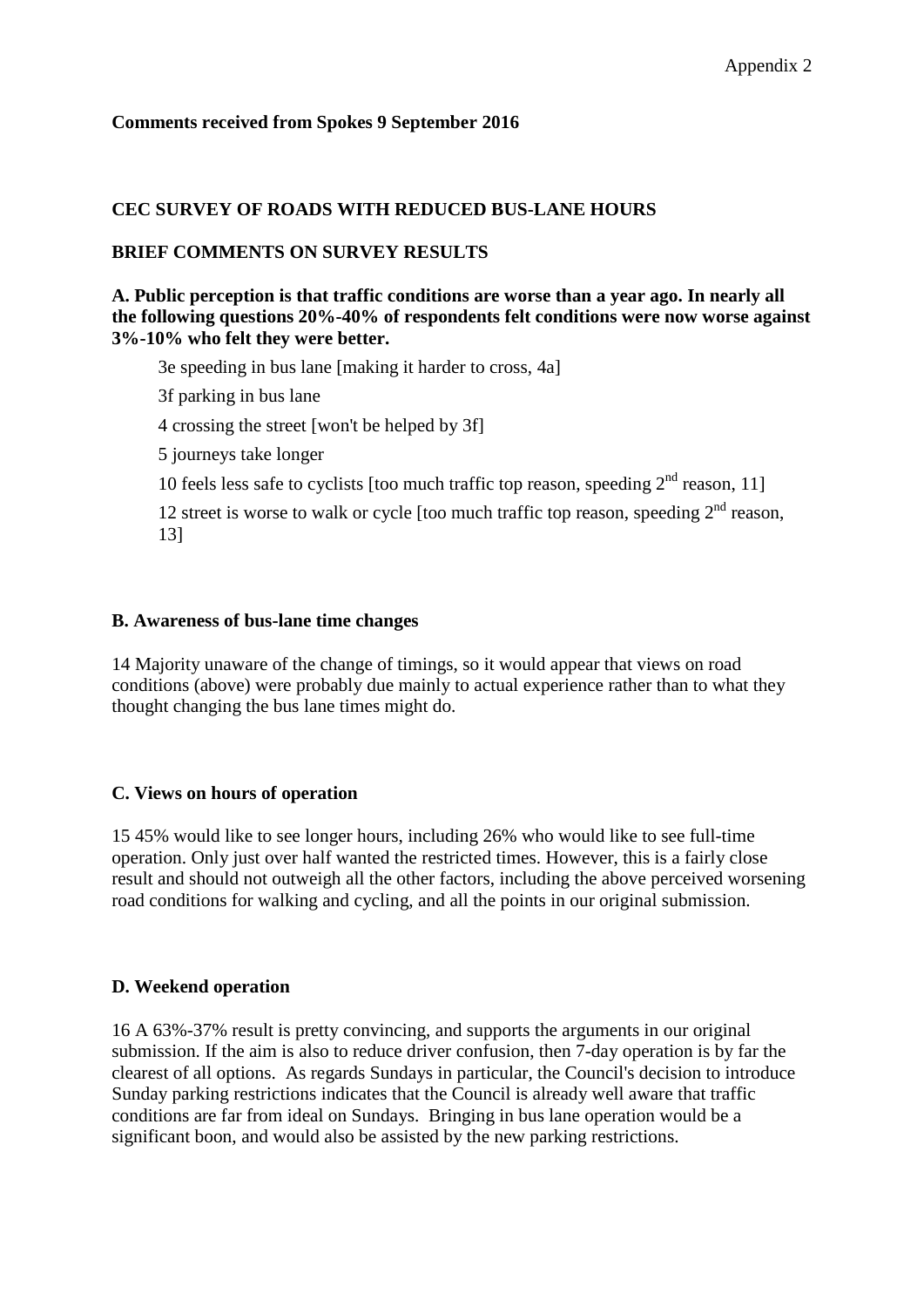#### **E. Cyclist responses**

Note – I have not had time to look at the subset of responses by pedestrians and have only looked briefly at the cyclist responses.

However it is clear that on all the issues in (A) above cyclists had noticed the deterioration in road and traffic conditions more strongly than had the average respondent in the survey. **In other words, those road users who spend virtually all their time in the bus lanes were those who most frequently had recognised a deterioration in conditions**.

#### **ADDENDUM - VIDEO OF BUS LANE ROAD DANGER**

By coincidence, we have just seen a tweet by a cyclist who experienced a frighteningly close pass by a motorist in a bus lane, which was recorded on his helmet camera - first the back view, then the front view after he was overtaken. This is a clear demonstration of the unnecessary real danger, and the off-putting fright, which can be, and is, caused to cyclists as a result of this experiment. This reason alone is sufficient to mean that bus lanes should be free from private motor traffic whenever possible.

The [video](https://youtu.be/TshXNHSsnU8) is here and the original tweet [here.](https://twitter.com/mike3legs/status/774263760940851201)

The video ties in well with the point made in (E) above about cyclists, the users of the bus lanes, particularly noticing a deterioration in conditions during the experiment. It is also clear from the video that there was absolutely no need for the motorist to be in the bus lane; there was plenty room in the main traffic lane. Whereas, being in the bus lane, and travelling fairly fast, the motorist appears to feel it more important not to cross the bus lane white line than to obey the highway code and pass a cyclist at a safe distance.